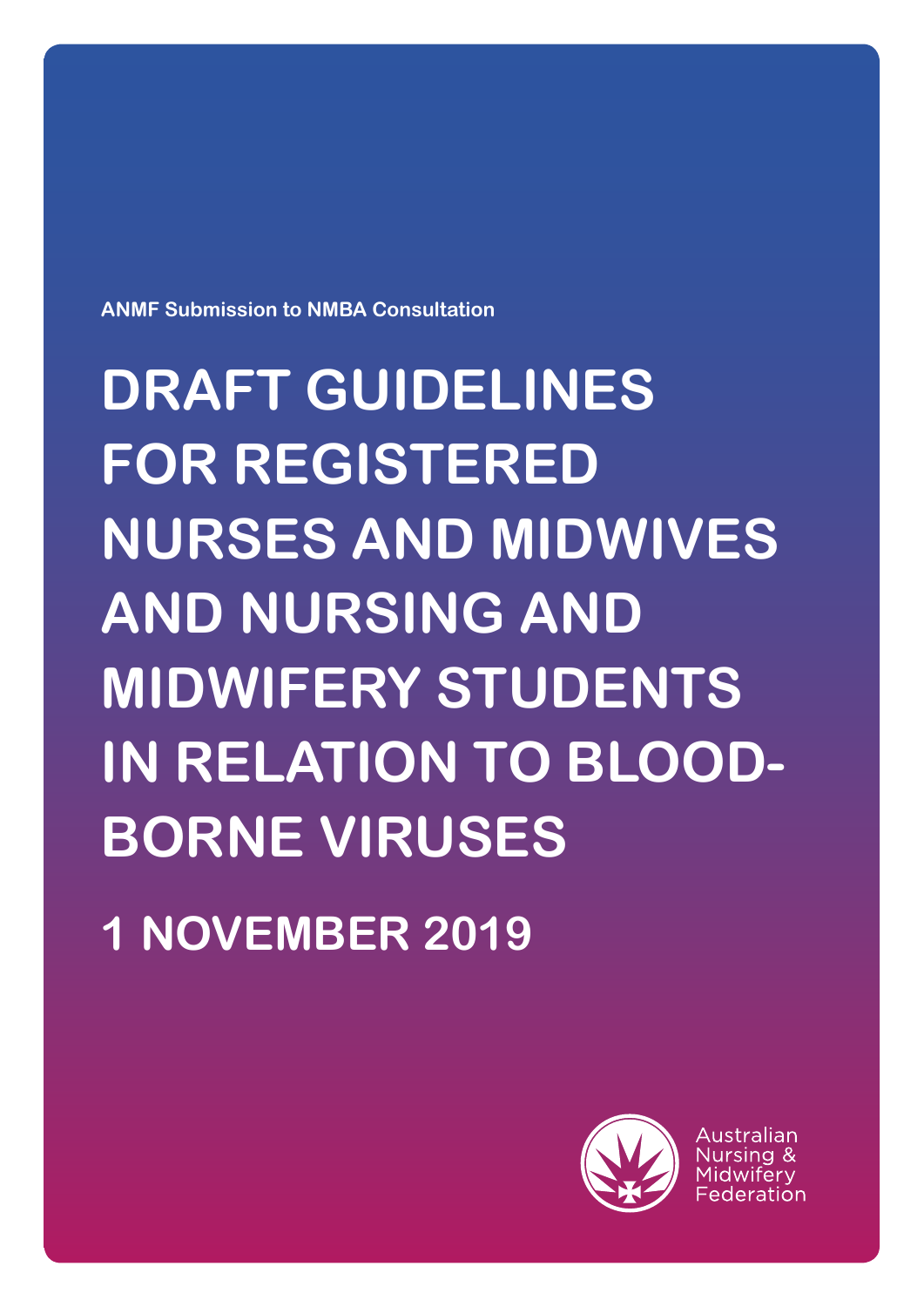

Australian Nursing and Midwifery Federation / **Draft guidelines in relation to blood-borne viruses**

**Annie Butler Federal Secretary**

**Lori-anne Sharp Assistant Federal Secretary**

**Australian Nursing and Midwifery Federation Level 1, 365 Queen Street, Melbourne VIC 3000 T: 03 9602 8500 F: 03 9602 8567 E: anmffederal@anmf.org.au W: www.anmf.org.au**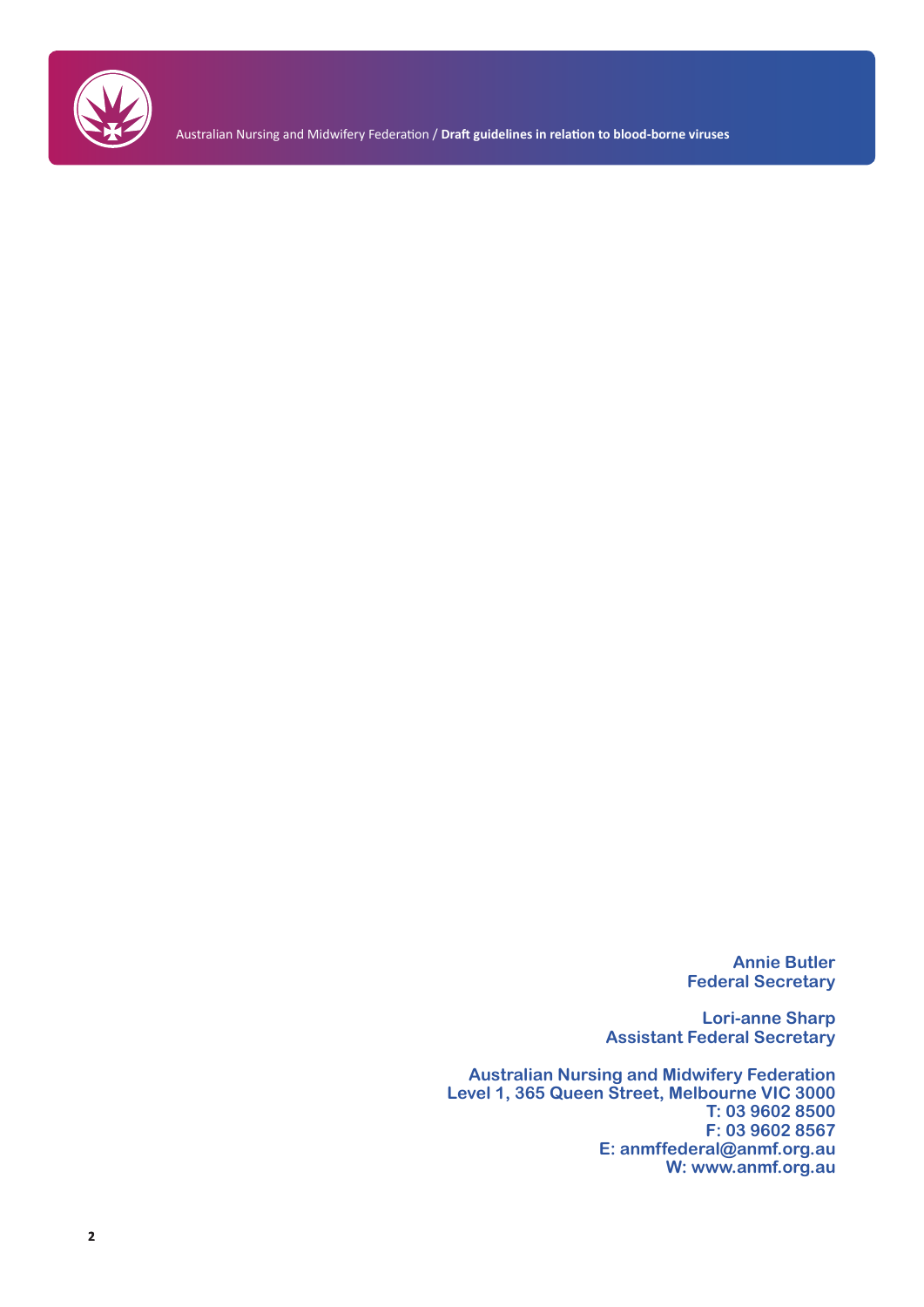

## **INTRODUCTION**

The Australian Nursing and Midwifery Federation (ANMF) is Australia's largest national union and professional nursing and midwifery organisation. In collaboration with the ANMF's eight state and territory branches, we represent the professional, industrial and political interests of more than 275,000 nurses, midwives and carers across the country.

Our members work in the public and private health, aged care and disability sectors across a wide variety of urban, rural and remote locations. We work with them to improve their ability to deliver safe and best practice care in each and every one of these settings, fulfil their professional goals and achieve a healthy work/life balance.

Our strong and growing membership and integrated role as both a professional and industrial organisation provide us with a complete understanding of all aspects of the nursing and midwifery professions and see us uniquely placed to defend and advance our professions.

Through our work with members we aim to strengthen the contribution of nursing and midwifery to improving Australia's health and aged care systems, and the health of our national and global communities.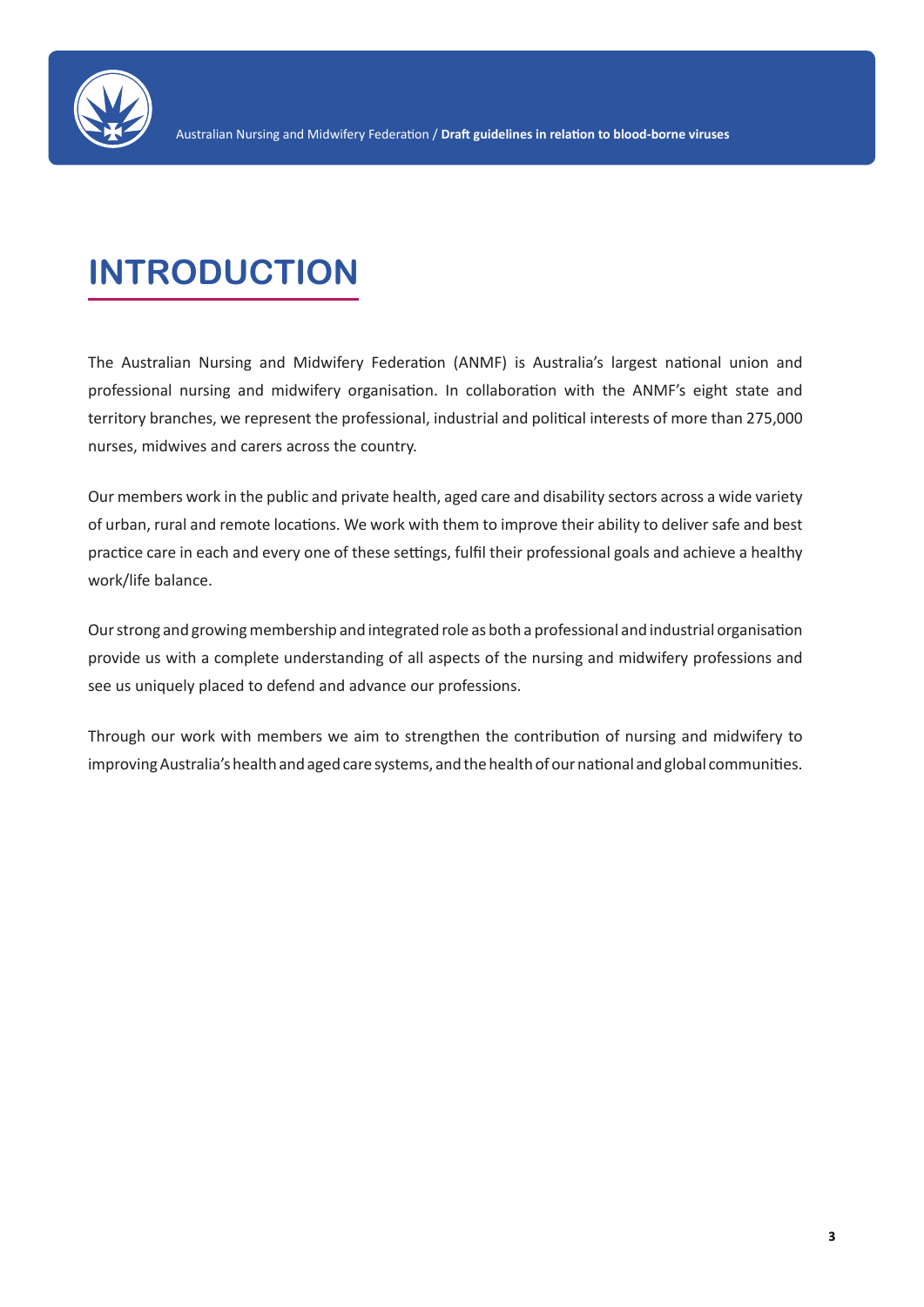

### **General comments**

The ANMF welcomes the opportunity to provide a response to the Nursing and Midwifery Board of Australia (NMBA) public consultation on draft guidelines for registered nurses and midwives and nursing and midwifery students in relation to blood-borne viruses (BBVs).

It is essential that nurses, midwives, employers, students and education providers clearly understand their responsibilities in this area and are provided access to concise, comprehensive and consistent guidance based on the best available evidence.

The ANMF supports the NMBA's Option 2, guidelines that align with the Australian Health Ministers Advisory Council (AHMAC) endorsed Communicable Diseases Network of Australia's (CDNA) *National guidelines for the management of healthcare workers living with blood-borne viruses and healthcare workers who perform exposure prone procedures at risk of exposure to blood-borne viruses*. We concur that the proposed NMBA guidelines should contain general guidance for all registered health practitioners and provide additional guidance for registered health practitioners who are treating a registered health practitioner or student living with a BBV. It is imperative that the guidance provided in both sets of national guidelines is clear, consistent and accurate.

The ANMF notes that the CDNA national guidelines refer health care workers and public health authorities to 'relevant specialist colleges' for additional education, advice and guidance on exposure prone procedures (EPPs) and testing. In the case of nursing and midwifery, this is not and has never been, the role of the colleges. As the largest professional and industrial organisation representing nurses and midwives in Australia, information and support as it relates to BBVs has been provided by the state and territory branches of the ANMF. This is an oversight in the CDNA guidelines which the ANMF raised with CDNA during consultation on the draft guidelines in 2016. The ANMF requests that the NMBA guidelines refer registered nurses and midwives and nursing and midwifery students to their professional and industrial organisation, the ANMF. In partnership with our colleagues at the Australian Society for HIV Medicine (ASHM), the Australian Sexual Health and HIV Nurses Association (ASHNA), the Australasian Hepatology Association (AHA), Hepatitis Australia, the Australasian College for Infection Prevention and Control (ACIPC), and the Australian Society for Infectious Diseases (ASID), the ANMF state and territory branch staff provide education, advice and guidance on EPPs and the appropriate testing frequency to our members.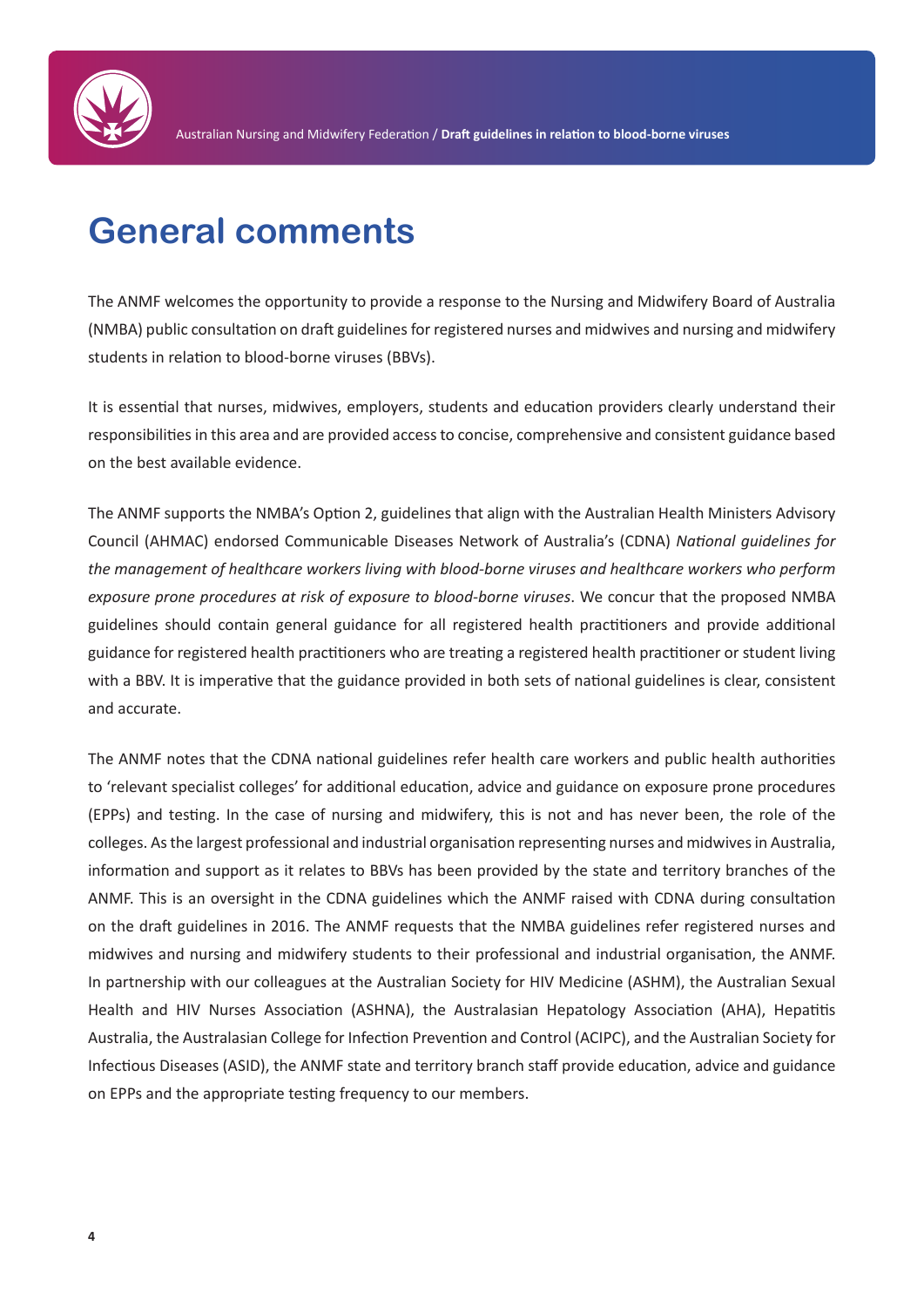

### **Questions for feedback**

#### *1. Are the draft guidelines necessary?*

Health practitioners have a right to privacy about their health, including their BBV status. Health practitioners must also protect the health and safety of their patients, which includes taking reasonable measures to prevent transmission of BBVs from themselves to their patients. Adhering to these obligations assists in maintaining the public's trust in Australia's health care system.

Rates of BBV transmission from health care workers to patients is historically very low, and has fallen since the introduction in the 1990's of universal precautions. However, during EPPs, transmission of BBVs is possible. It is therefore our position that guidelines for practitioners whose work includes EPPs, their employers, and health care regulators is necessary.

Such guidelines must ensure that disclosure of BBV status is isolated to cases where there is a potential for transmission to a patient because of both viral load and the nature of health care procedures performed by the practitioner.

#### *2. Is the content of the draft guidelines helpful, clear and relevant?*

The draft guidelines are coherent, logical, and clear without being simplistic. Section 6, which describes the mandatory requirements for treating practitioners to report non-compliant behaviour of their patient, who is a registered health practitioner living with a BBV, is particularly straight-forward. We ask that this response be read in the context of our objection to the draft guideline outlined in question 3, below.

#### *3. Is there any content that needs to be changed, added or deleted in the draft guidelines?*

The ANMF has concerns with the guidelines applying to all students and registered health practitioners living with a BBV, regardless of whether or not they perform EPPs. Health practitioners who are living with a BBV, but are not performing EPPs, are not in a position where there is an increased risk of BBV transmission. Under the guidelines as written, a known student or registered health practitioner who is living with a BBV, who declines testing or follow-up in what their treating practitioner believes to be an unreasonable timeframe, may be subject to mandatory reporting, regardless of the actual risk posed to their patients. Health practitioners who do not perform EPPs and who comply with best practice infection control measures, do not pose a BBV transmission risk to their patients. They should therefore not be subject to additional oversight simply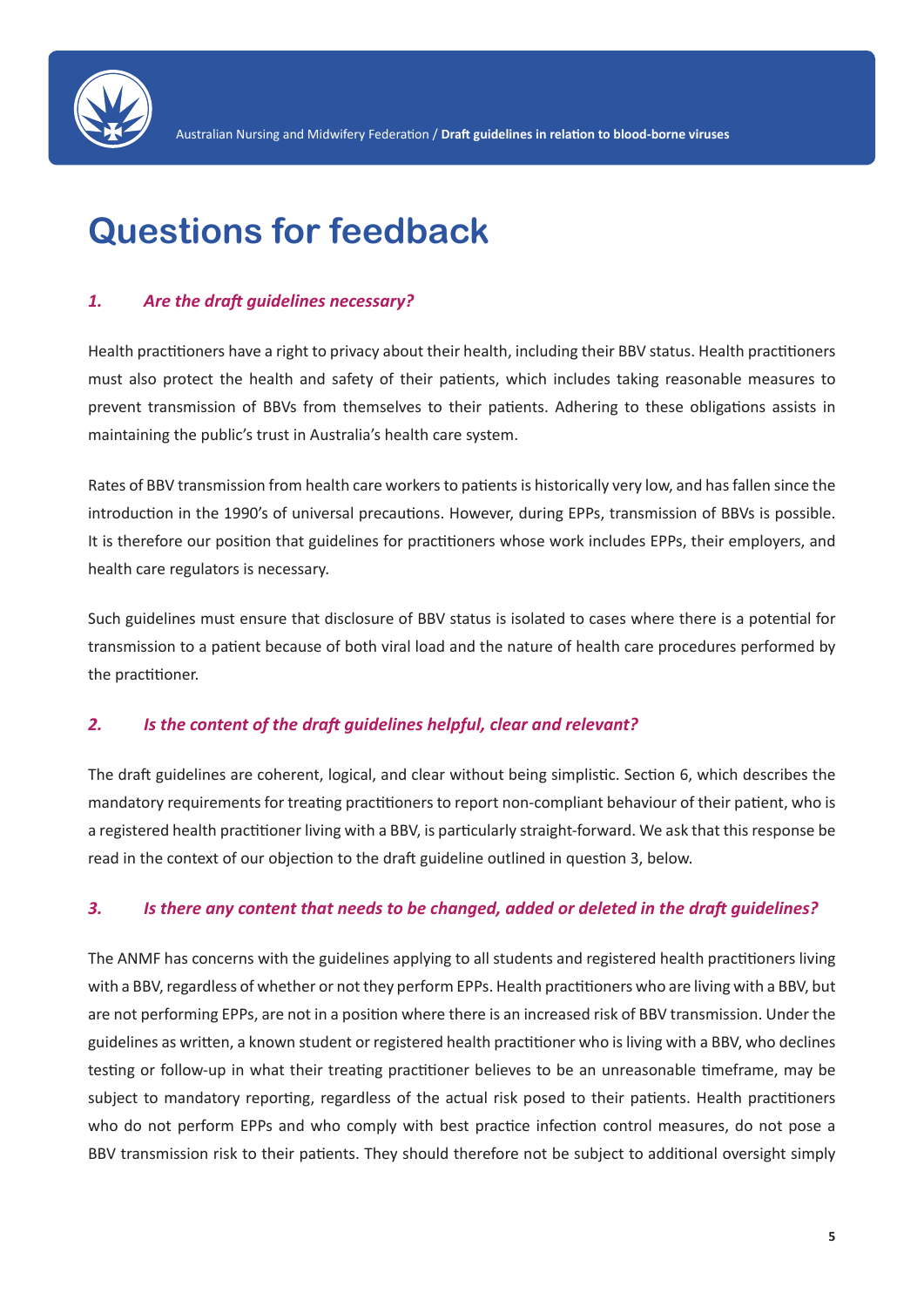

because they are living with a BBV. This is consistent with section 8.4 and 8.5 of the draft guidelines, which restrict NMBA asking registrants about compliance with the CDNA guidelines to those practitioners who perform EPPs. It is also consistent with sections 6.5, 7.3, and 8.3 of the CDNA guidelines, which state that health care workers with BBVs who "do not perform EPPs may continue to provide clinical care to patients".

### *4. Do you agree with the proposal that the Boards expect registered health practitioners and students to comply with CDNA guidelines? That includes testing requirements set in the CDNA guidelines.*

The ANMF has concerns about the costs of complying with testing, immunisation, and treatment of BBVs for our nurse, midwife, and student members who are not Australian citizens and living in jurisdictions where these costs are not covered by their insurance and/or the state or territory government. In many cases testing and immunisation is provided by employers at no cost to the individual, but this is not always the case and is not the case for students. The unsubsidised costs of these requirements are prohibitive, particularly for students, who are subject to restricted work capacity under the terms of their visas. While 6.4.1 of the CDNA guidelines recognises that the cost of non-PBS subsidised treatment is a consideration in cases like these, section 6.4.2 requires that the care of a health care worker living with HBV who is not on medication be overseen by a specialist, adding a further prohibitive expense to compliance.

#### *5. Do you have any other comments on the draft guidelines?*

Aligning NMBA's guideline with CDNA's makes compliance more straightforward for both health practitioners living with a BBV- practitioners and the health care providers coordinating their care. The NMBA guidelines as drafted do not, however, wholly cohere with the CDNA guidelines, as discussed above in response to question 3.